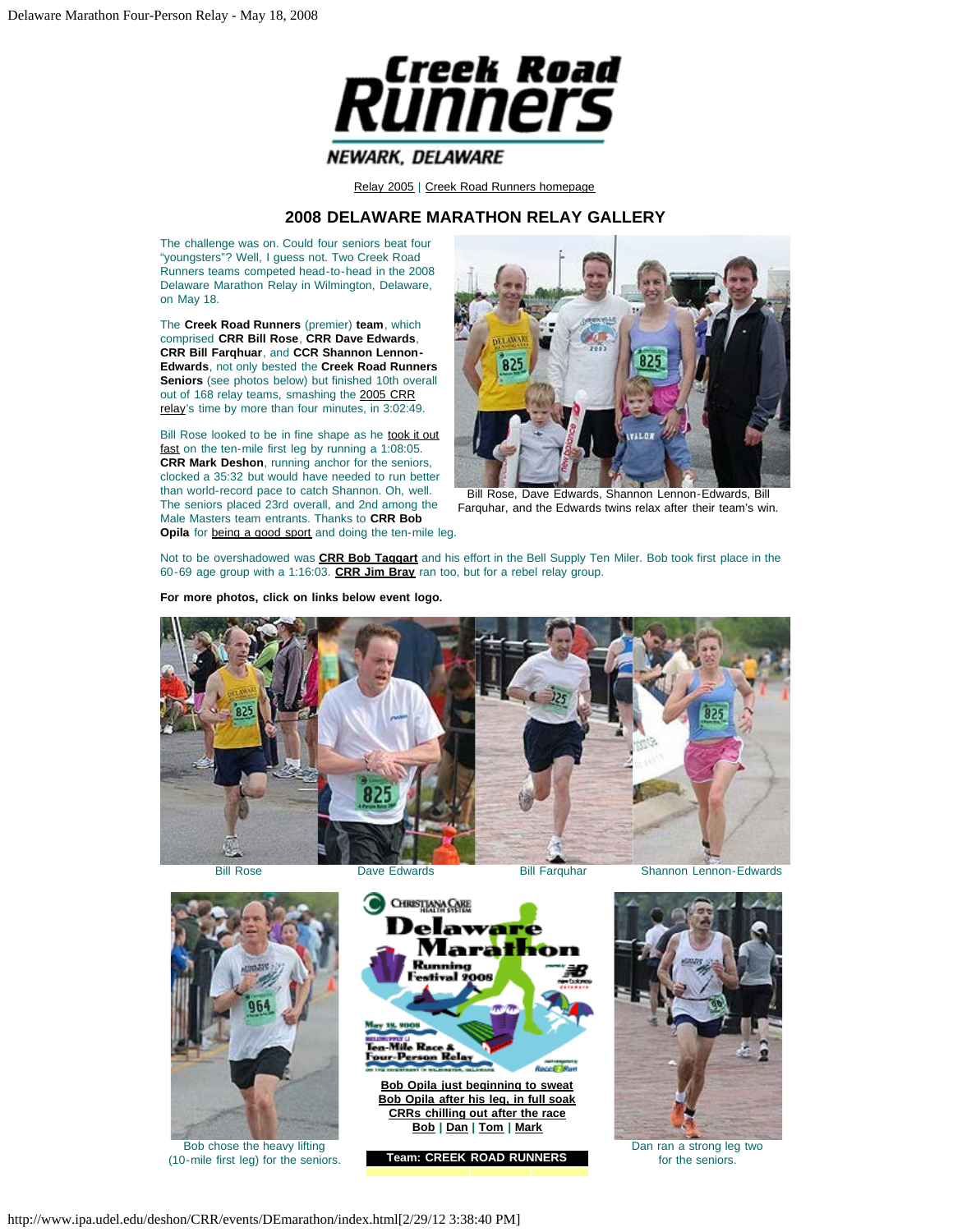

Senior "wildcard" Tom ran the third leg on little training.

| name                                 | distance            | time    |  |  |
|--------------------------------------|---------------------|---------|--|--|
| <b>Bill Rose</b>                     | 10 mi.              | 1:08:05 |  |  |
| <b>Dave Edwards</b>                  | 5.4 mi.             | 41:29   |  |  |
| <b>Bill Farquhar</b>                 | 5.4 mi.             | 36:21   |  |  |
| <b>Shannon Lennon</b>                | 5.4 mi.             | 36:55   |  |  |
|                                      | Totals $>$ 26.2 mi. | 3:02:49 |  |  |
| <b>Team: CRR SENIORS</b>             |                     |         |  |  |
| name                                 | distance            | time    |  |  |
| <b>Bob Opila</b>                     | 10 mi.              | 1:25:04 |  |  |
| <b>Dan Simmons</b>                   | 5.4 mi.             | 38:49   |  |  |
| <b>Tom Apple</b>                     | 5.4 mi.             | 38:32   |  |  |
| <b>Mark Deshon</b>                   | 5.4 mi.             | 35:32   |  |  |
|                                      | Totals $>$ 26.2 mi. | 3:17:55 |  |  |
| other CRR participants:              |                     |         |  |  |
| <b>Team: REBEL RUNNERS WATERBOYS</b> |                     |         |  |  |
| name                                 | distance            | time    |  |  |
| Jim Bray (4)                         | 5.4 mi.             | 53:08   |  |  |
| <b>Bell Supply Ten-Miler</b>         |                     |         |  |  |
| name                                 | distance            | time    |  |  |
| <b>Bob Taggart</b>                   | $10 \text{ mi.}$    | 1:16:03 |  |  |

[Relay 2005](#page-2-0) | [Creek Road Runners homepage](http://creekroadrunners.org/)



Mark anchored the CRR Seniors team relay.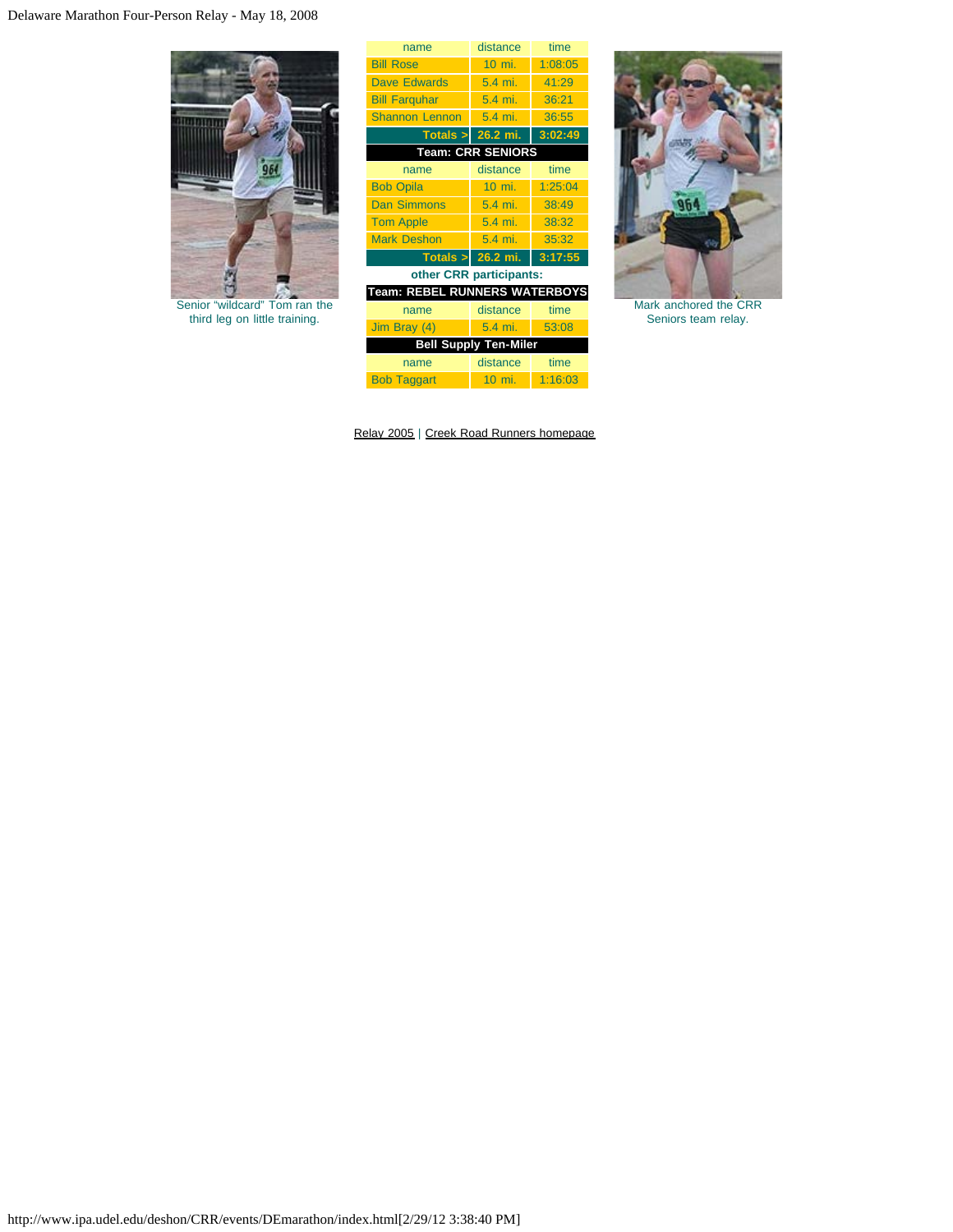

[Relay 2008](#page-0-0) | [Creek Road Runners homepage](http://creekroadrunners.org/)

## **2005 ING DIRECT FOUR-PERSON RELAY GALLERY**

<span id="page-2-0"></span>It was an interesting challenge for us four masters runners. We thought we might be close to a three-hour total time, but, alas, it was not to be. Still, 14th out of 138 teams (5th masters men) is not bad for a bunch of guys whose average age is 54! For **CRR Mark Deshon**, who went "the extra mile" (literally), it was his longest race in ten years! Thanks to all who supported our runners. Other participants included **CRR Diane Kukich**, **CRR Bob Taggart**, **CRR Julie Brewer**, and **CRR Tom Olson**, who decided to do the whole 26.2 miles by himself! Notably, the Motley Crue team, for which Kukich and Taggart competed, came in 17th overall and was the 3rd place coed masters team in 3:11:27. Julie's team, the Lightfoot Librarians, competed in the coed open category.

**For more photos, click on links below Delaware Marathon logo.**





**[Bob Bennett and Steve Tague](#page-2-0) [Julie Brewer](#page-2-0)** | **[Diane Kukich](#page-2-0) [group of CRR including Bob Taggart](#page-2-0) [Tom Olson](#page-2-0)**



Mark leads off the relay. The relay is a structure of the relay in the relay is a structure of the relay.





Bruce Hubbard waits. Bruce takes the "ankle-off" from Bob Bennett. Bruce begins third leg.

| Team: CREEK ROAD RUNNERS |                  |       |  |  |
|--------------------------|------------------|-------|--|--|
| name                     | distance         | time  |  |  |
| <b>Mark Deshon</b>       | $7.3 \text{ mi}$ | 47.48 |  |  |

Bob Bennett 6.3 mi. 47:13